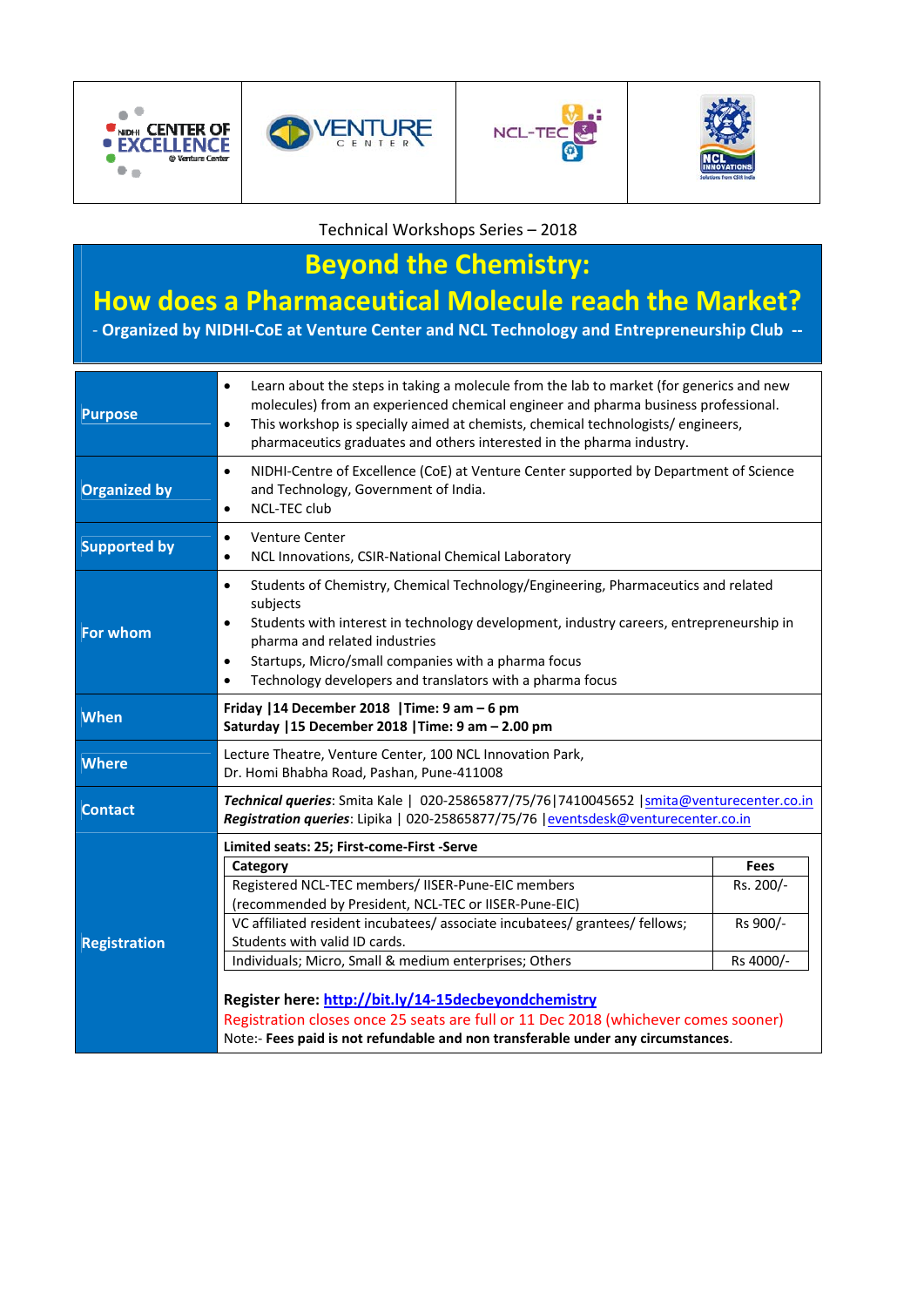







#### **Introduction**

This workshop aims to inform and teach the participant about the journey of a pharma molecule from the lab (as a molecule) to the market (as a formulated product). The workshop shall focus on the process of drug development ‐ for both Generics and New Chemical Entities (NCEs) ‐ with an emphasis on practical and hands‐on insights on how the pharma industry works (i.e., what are the critical decisions for companies in the generics and NCE segments). To this end it will provide details such as market size, therapy area segmentation, and success factors for Generics and NCE companies. The organization structure of a typical company with different functions and skills required to work in the functions will also be discussed. The US market will be used as the primary market for discussion of NCEs

This workshop is specially aimed at chemists, chemical technologists/ engineers, pharmaceutics graduates and other interested in the pharma industry. This workshop will be of interest to students/ researchers/ technology developers involved in pharmaceutical (drug) molecule/ process development who wish to understand how this one activity forms a part of the whole in a company for introducing new treatments to the market.

Key goals:

- Provide an overview of the Global Pharma Industry including market sizing, segmentation into different therapies.
- Explain the differences between Generics and NCE markets and the requirements it places on the organizations.
- Provide details on how a molecule developed in the Lab can be launched in the market as a formulated dose (tablet, syrup) for treatment of a disease condition (based on US regulatory framework).
- Explain how Pharma Companies (PharmaCos) are organized to fulfill the above goal
	- o What are the different functions/ groups in a PharmaCo and their responsibilities?
	- o What skills and knowledge are required to work in the different groups?
- Explain how critical decisions such as product/ therapy area selection and marketing messaging for NCEs are reached at companies (includes hands‐on work with Industry data by participants to analyze real‐world scenarios)
- *Not covered ‐ Clinical trials*

#### **Workshop outline**

- 1. Global Pharma Market
	- a. Market Sizing
	- b. Size of different therapy area segments
	- c. Generics, NCEs (patented), and branded (Overlaps and Differences)
- 2. Generics Market
	- a. Key differences with Patented/ NCE market
	- b. How to decide which molecule/ market to enter? workshop to use Industry data for decision‐making
		- c. A typical Generics Company structure (for generic bulk drugs and for formulations)
- 3. NCEs ‐ Before any Chemistry can begin:
	- a. Which therapy area to target?
	- b. A general introduction about marketing approvals for drugs in a typical country
	- c. A Case Study to understand market opportunity in therapy areas
- 4. Overview of Steps in Drug Development
	- a. Steps in Finalizing the Molecule (Chemical Entity)
	- b. Steps in Finalizing a Formulation (the Sold Entity)
	- c. Steps in Finalizing the Therapy (the APPROVED Entity)
	- d. Understand the FINAL APPROVED ENTITY and link to marketing claims
- 5. Overview of Requirements for Launch:
	- a. Description of the molecule and the formulation
	- b. Analytical methods used to assess the final compounds, intermediates and RM
	- c. Manufacturing process validation and Impurities characterization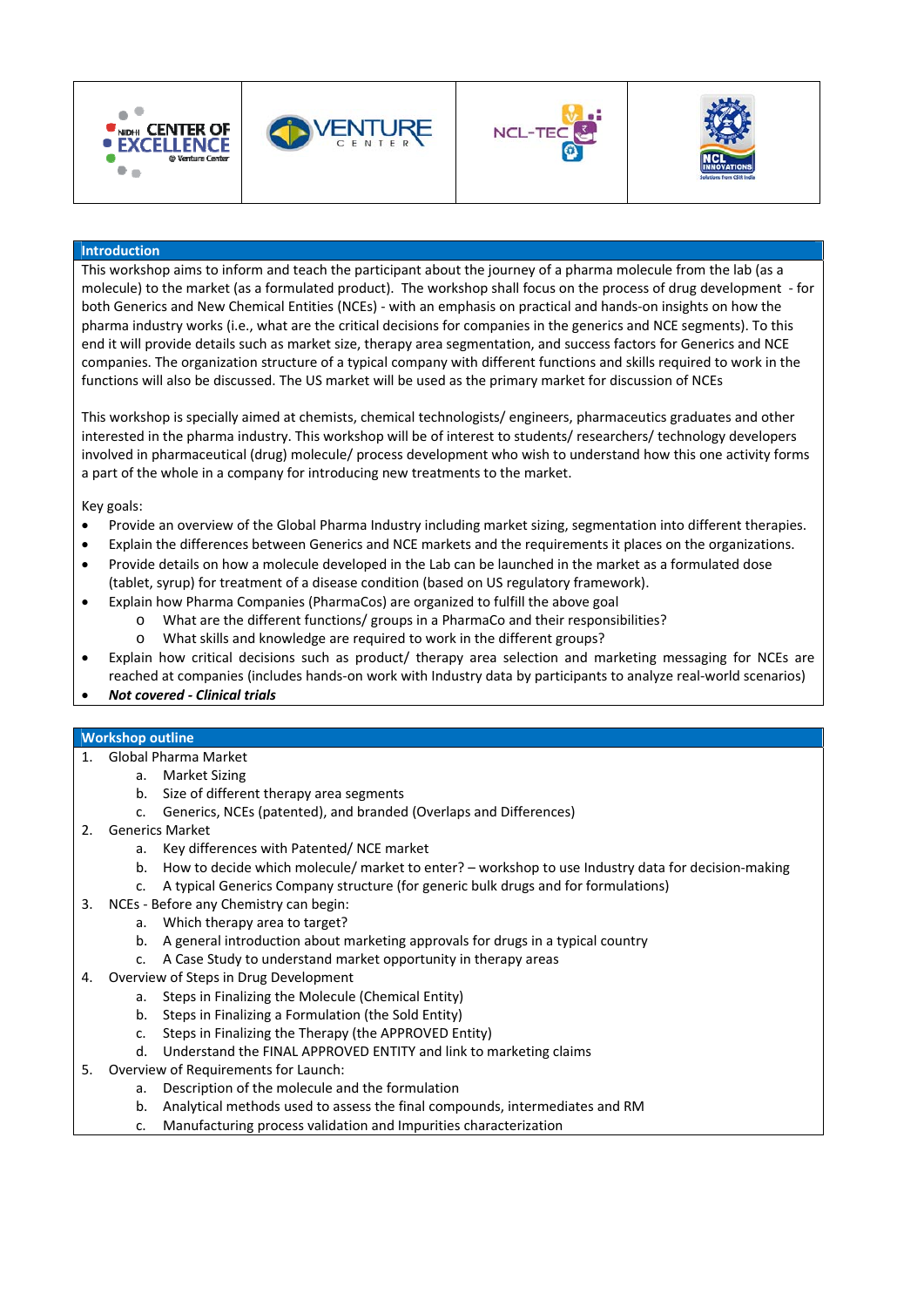

- d. Stability data to support the shelf‐life (expiry date)
- e. Therapy details and Clinical trials(covered a high‐level)
- f. Other requirements such as current Good Manufacturing Process (cGMP) practices
- 6. A Typical PharmaCo
	- a. Organization structure and responsibilities for different groups/ functions
	- b. Skills and knowledge required in different functions

#### **Workshop includes**

- Certificate of Participation issued by Venture Center
- Lunch and Tea at Venture Center cafeteria
- Free reference membership of Venture Center Library for 1 year

**Please note, the participants will have to arrange for their own travel/local transport and accommodation and dinners. For more information and options, you can see http://www.venturecenter.co.in/puneguide/**

#### **Workshop faculty**



**Tushar Gore**

Dr. Gore completed his B.Tech. in Chemical Engineering from the Indian Institute of Technology (IIT) Bombay. He graduated at the top of his class and joined the Ph.D. program at the University of Minnesota. Tushar worked at McKinsey & Company in the US and subsequently headed the marketing strategy group at Novo Nordisk, US, for the Diabetes, Growth Hormone, and Clotting factors businesses. He started and managed the US office of Resonance Laboratories - a niche, private, generic API manufacturer for 4 years before moving to India to manage the operations in Bangalore till Mar 2018. Presently, he is a Director on the company's board.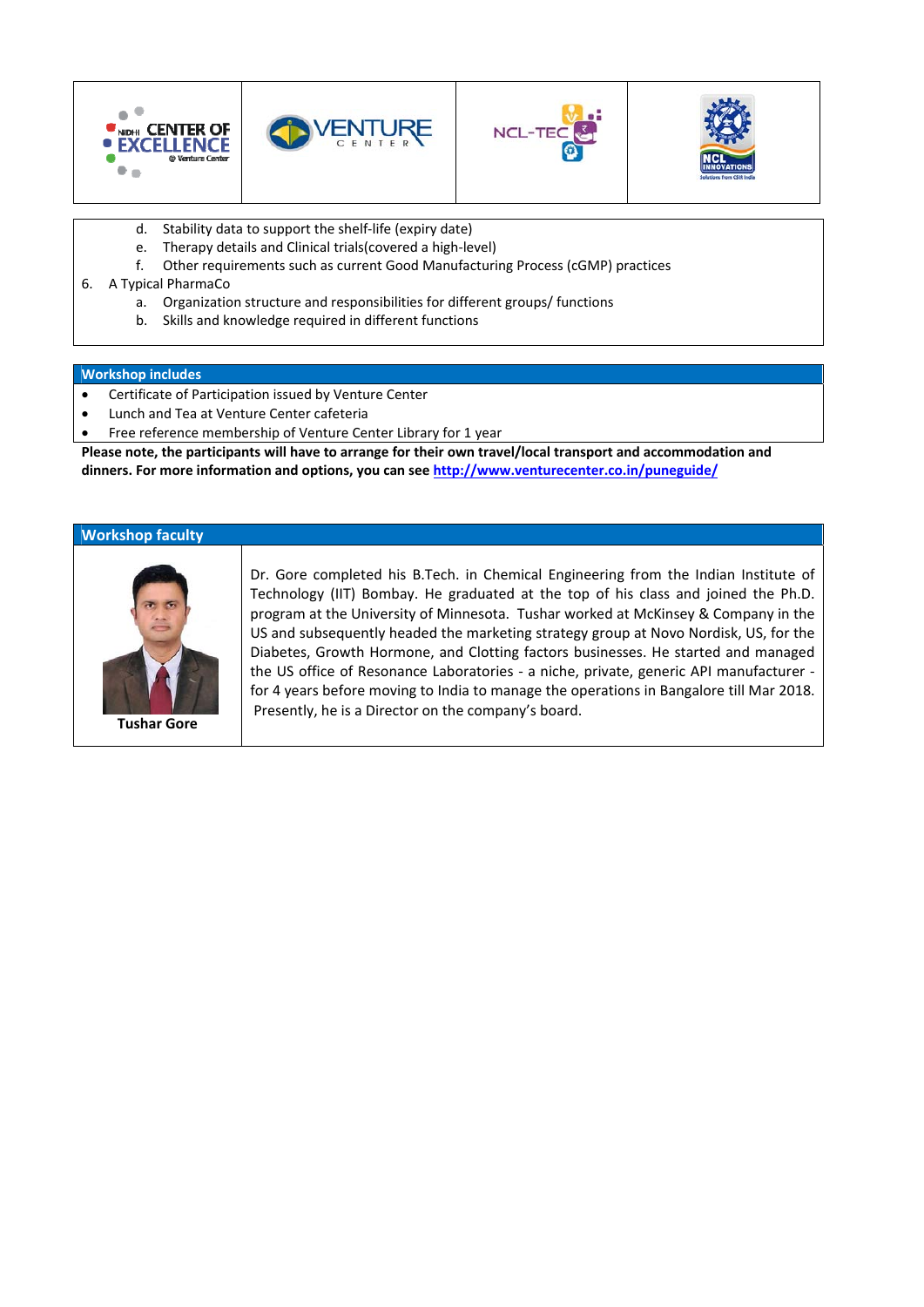







### **Schedule**

## **Friday |14 December 2018 |Time: 9 am – 6 pm**

| Time (hrs)            | <b>Topic and Contents</b>                                                                                                                                                                                                                                                | <b>Venue</b>    | <b>Faculty</b>     |
|-----------------------|--------------------------------------------------------------------------------------------------------------------------------------------------------------------------------------------------------------------------------------------------------------------------|-----------------|--------------------|
| 0830-0900             | Registration                                                                                                                                                                                                                                                             | Foyer area      | <b>900 NIP</b>     |
| 0900-0915             | Introduction to Venture Center, the Workshop and the<br>Faculty                                                                                                                                                                                                          | Lecture Theatre | Smita Kale         |
| 0915-0930             | Overview of the Workshop                                                                                                                                                                                                                                                 | Lecture Theatre | <b>Tushar Gore</b> |
| 0930-1100             | Session 1:                                                                                                                                                                                                                                                               | Lecture Theatre | <b>Tushar Gore</b> |
| (90 min)              | Global Pharma Industry Overview including<br>$\bullet$<br>segmentation                                                                                                                                                                                                   |                 |                    |
| 1100-1130             | Tea break                                                                                                                                                                                                                                                                | Foyer area      |                    |
| 1130-1300<br>(90 min) | Session 2:<br>Competing in the Generics space<br>٠<br>Case/ Workshop to shortlist molecule/markets to<br>$\bullet$<br>target (bulk and formulations)                                                                                                                     | Lecture Theatre | <b>Tushar Gore</b> |
| 1300-1400             | Lunch Break                                                                                                                                                                                                                                                              | Cafeteria       |                    |
| 1400-1530<br>(90 min) | Session 3:<br><b>NCEs</b><br>$\bullet$<br>Before Chemistry - which area to enter?<br>O<br>Case/ workshop to use actual market data<br>Requirements for launch? Workshop to study<br>$\circ$<br>the approval license of approved drugs and<br>figure out the requirements | Lecture Theatre | <b>Tushar Gore</b> |
| 1530-1600             | <b>Tea Break</b>                                                                                                                                                                                                                                                         | Foyer area      |                    |
| 1600-1630             | Venture Center Tour and Group Photo                                                                                                                                                                                                                                      |                 |                    |
| 1630-1800<br>(90 min) | Session 4:<br>Steps in Drug Development based on<br>requirements from Session 3 above<br>Other requirements in launching products<br>٠                                                                                                                                   | Lecture Theatre | <b>Tushar Gore</b> |

### **Saturday |15 December 2018 |Time: 9 am – 2.00 pm**

| Time (hrs)            | <b>Topic and Contents</b>                                  | <b>Venue</b>    | <b>Faculty</b>     |
|-----------------------|------------------------------------------------------------|-----------------|--------------------|
| 0900-1030             | Session 5:                                                 | Lecture Theatre | Tushar Gore        |
| (90 min)              | The Challenge in Pharma: Needle in a haystack<br>$\bullet$ |                 |                    |
|                       | Marketing the needle: workshop to develop<br>$\bullet$     |                 |                    |
|                       | marketing claims for NCE                                   |                 |                    |
| 1030-1100             | Tea break                                                  | Fover area      |                    |
| 1100-1230<br>(90 min) | Session 6:                                                 | Lecture Theatre | <b>Tushar Gore</b> |
|                       | A typical PharmaCo organization<br>$\bullet$               |                 |                    |
|                       | Spillover Topics/ Discussions/ Questions<br>$\bullet$      |                 |                    |
| 1230-1300             | Closure, feedback, certificate distribution                | Lecture Theatre | V. Premnath        |
| 1300-1400             | Lunch Break                                                | Cafeteria       |                    |